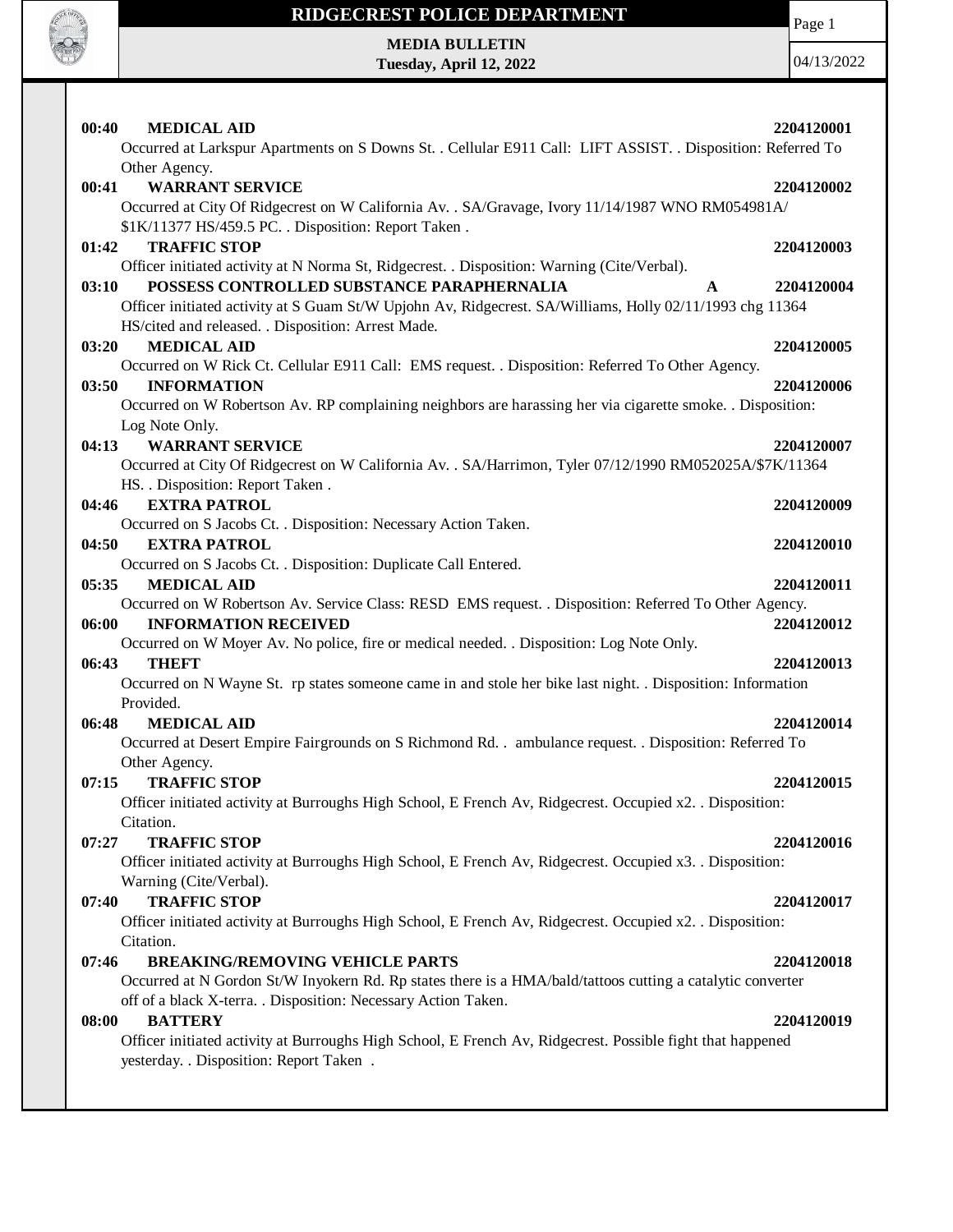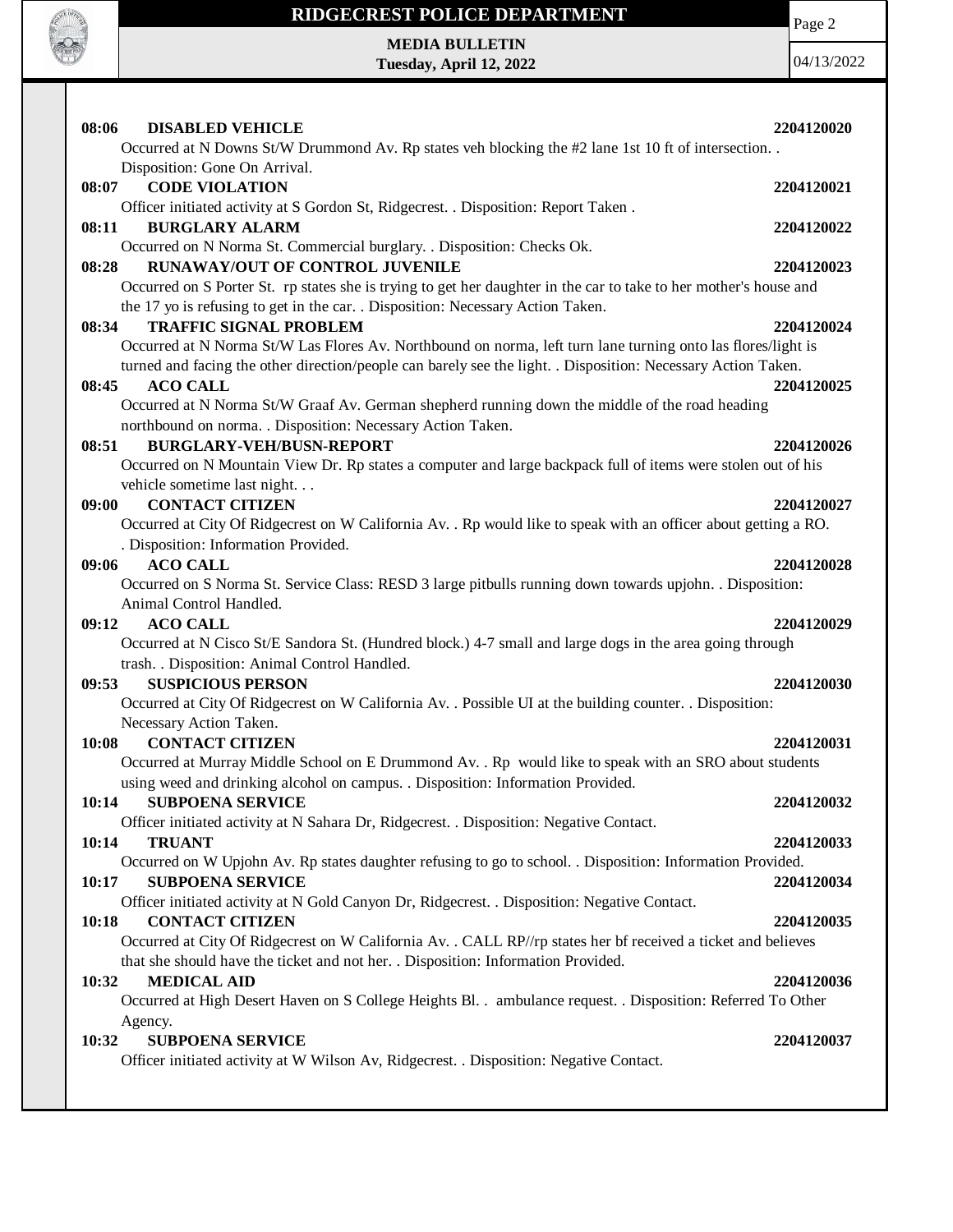

Page 3

**MEDIA BULLETIN Tuesday, April 12, 2022**

| 10:35<br><b>ACO CALL</b><br>Officer initiated activity at Daily Independent, E Ridgecrest Bl, Ridgecrest. . Disposition: Animal Control<br>Handled.                                    | 2204120038 |
|----------------------------------------------------------------------------------------------------------------------------------------------------------------------------------------|------------|
| <b>BURGLARY ALARM</b><br>10:36                                                                                                                                                         | 2204120039 |
| Occurred on W Langley Av. Residential. . Disposition: False Alarm.                                                                                                                     |            |
| <b>SUBPOENA SERVICE</b><br>10:37                                                                                                                                                       | 2204120040 |
| Officer initiated activity at W Wilson Av, Ridgecrest. . Disposition: Negative Contact.                                                                                                |            |
| 10:42<br><b>ACO CALL</b>                                                                                                                                                               | 2204120041 |
| Officer initiated activity at N Balsam St, Ridgecrest. Welck on dog. . Disposition: Animal Control Handled.<br>911 WIRELESS CALL<br>10:48                                              | 2204120042 |
| Occurred at City Of Ridgecrest on W California Av. . misdial. . Disposition: Log Note Only.                                                                                            |            |
| <b>SUBPOENA SERVICE</b><br>10:51                                                                                                                                                       | 2204120043 |
| Officer initiated activity at W Lorene Ct, Ridgecrest. . Disposition: Necessary Action Taken.                                                                                          |            |
| 10:57<br><b>FOLLOW UP</b>                                                                                                                                                              | 2204120044 |
| Officer initiated activity at James Monroe Middle School, W Church Av, Ridgecrest. . Disposition: Follow Up                                                                            |            |
| Completed.<br><b>ACO CALL</b><br>10:59                                                                                                                                                 | 2204120045 |
| Officer initiated activity at W Haloid Av, Ridgecrest. Welck on dogs. . Disposition: Animal Control Handled.                                                                           |            |
| PEDESTRIAN CHECK<br>11:04                                                                                                                                                              | 2204120046 |
| Officer initiated activity at W Langley Av, Ridgecrest. (Hundred block.). . Disposition: Checks Ok.                                                                                    |            |
| 11:15<br><b>STOLEN VEHICLE REPORT</b>                                                                                                                                                  | 2204120047 |
| Occurred on N Wayne St. Contact RP by email or in person. rp states that her car was stolen and would like to                                                                          |            |
| file a report. . Disposition: Civil Problem.                                                                                                                                           |            |
| <b>GRAND THEFT REPORT</b><br>11:16<br>Occurred on E Church Av. RP STATES ITEMS, INCLUDING CAMERA/HEADPHONES, WERE STOLEN                                                               | 2204120048 |
| FROM HER LOCKED CAR WITHIN THE LAST 2HRS. . Disposition: Information Provided.                                                                                                         |            |
| <b>ACO CALL</b><br>11:32                                                                                                                                                               | 2204120049 |
| Officer initiated activity at W Reeves Av/N Wayne St, Ridgecrest. Dead cat. . Disposition: Animal Control                                                                              |            |
| Handled.                                                                                                                                                                               |            |
| <b>SHOPLIFTING</b><br>11:32                                                                                                                                                            | 2204120050 |
| Occurred at Fastrip Food Store on S China Lake Bl. . HMA/BRO HAIR/GREY SHIRT STOLE 18PK OF<br>CORONA //LEFT ON FOOT TOWARD FORD DEALERSHIP/APPROX. 5 MINS AGO. . Disposition: Log Note |            |
| Only.                                                                                                                                                                                  |            |
| <b>TICKET SIGN OFF</b><br>11:32                                                                                                                                                        | 2204120051 |
| Occurred at City Of Ridgecrest on W California Av. . Ticket sign off . fees paid. . Disposition: Necessary Action                                                                      |            |
| Taken.                                                                                                                                                                                 |            |
| <b>FOUND PROPERTY</b><br>11:57                                                                                                                                                         | 2204120052 |
| Occurred at Albertson's #6331 on S China Lake Bl. Disposition: Report Taken .                                                                                                          |            |
| 11:57<br><b>ACO CALL</b><br>Officer initiated activity at E Ridgecrest Bl/S Lumill St, Ridgecrest. . Disposition: Animal Control Handled.                                              | 2204120053 |
| <b>ASSIST OTHER DEPARTMENT</b><br>11:58                                                                                                                                                | 2204120054 |
| Officer initiated activity at E French Av/N China Lake Bl, Ridgecrest. T-stop w/SO. . Disposition: Assisted.                                                                           |            |
| <b>BURGLARY ALARM</b><br>11:59                                                                                                                                                         | 2204120055 |
| Occurred at Novascone's Ata Martial Arts on S China Lake Bl. . Commercial. . Disposition: Disregard From                                                                               |            |
| Alarm Company.                                                                                                                                                                         |            |
| 911 HANG UP<br>11:59<br>Occurred at W Langley Av/S Brady St. 911 hangup/No call back on answer. . Disposition: Necessary Action                                                        | 2204120056 |
| Taken.                                                                                                                                                                                 |            |
|                                                                                                                                                                                        |            |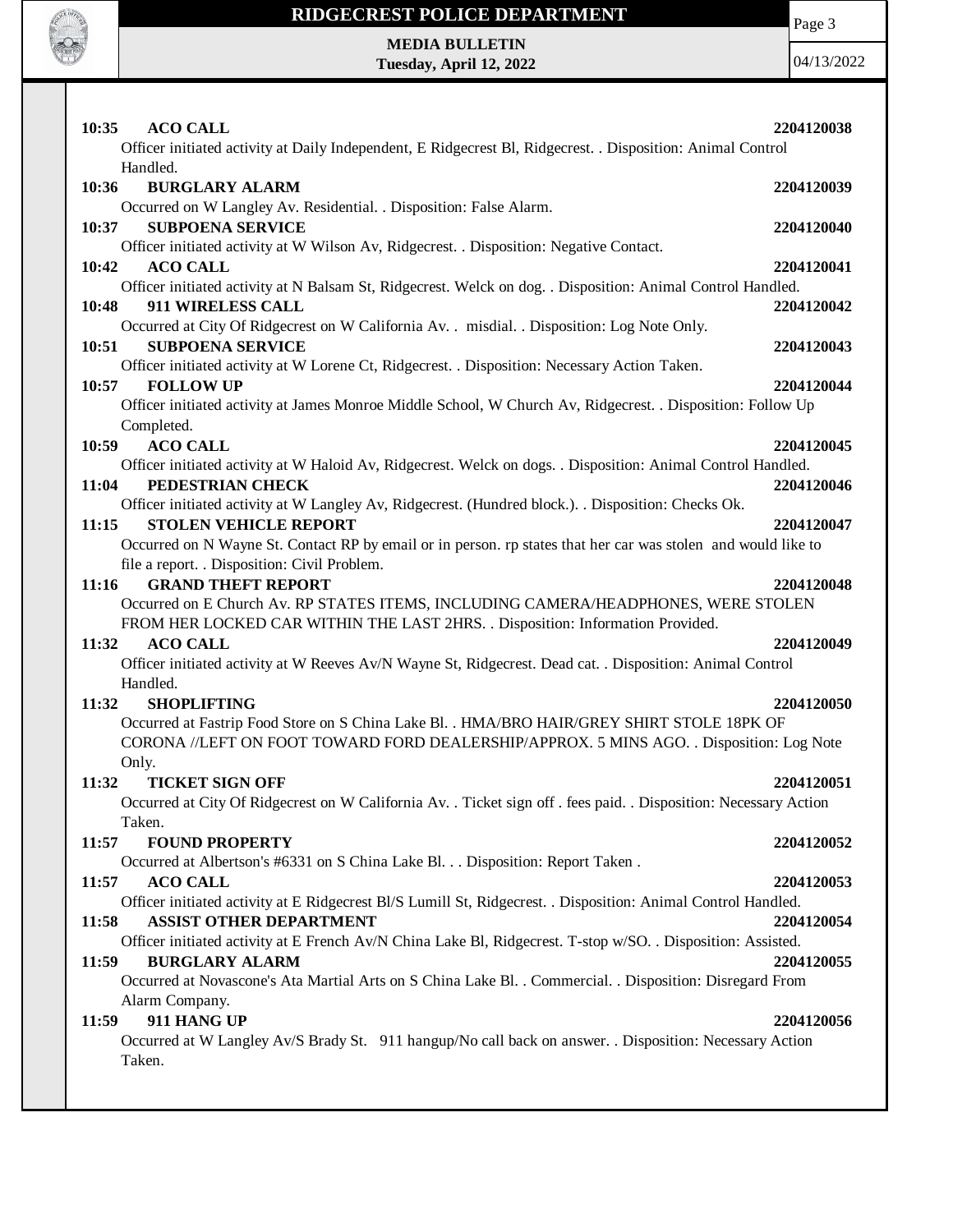

**MEDIA BULLETIN Tuesday, April 12, 2022** Page 4 04/13/2022

**12:05 TRAFFIC STOP 2204120057** Officer initiated activity at S China Lake Bl, Ridgecrest. (Hundred block.). . Disposition: Citation. **12:06 BURGLARY - RESIDENTIAL - REPORT 2204120058** Occurred on N Balsam St. Rp in the lobby-states someone took items from their commercial building while it was being worked on. . Disposition: Information Provided. **12:16 RECKLESS VEHICLE 2204120059** Occurred at S Norma St/W Ridgecrest Bl. white gmc sienna van driving eraticaly AZ lice plate # apd5319. . Disposition: Gone On Arrival. **12:17 CONTACT CITIZEN 2204120060** Occurred at City Of Ridgecrest on W California Av. . RP OUTSIDE LOBBY - STATES HER PURSE WAS LOST (LEFT BEHIND AT PANDA EXPRESS) OR STOLEN FROM CAR (LEFT IN CAR AT ONE POINT). HAPPENED LAST TUESDAY. WANTS TO REPORT IT. . Disposition: Information Provided. **12:19 EVADING A PEACE OFFICER 2204120061** Officer initiated activity at W Ridgecrest Bl, Ridgecrest. (Hundred block.). . Disposition: Unable To Locate. **12:33 CONTACT CITIZEN 2204120062** Officer initiated activity at Burroughs High School, E French Av, Ridgecrest. . Disposition: Information Provided. **13:00 FOLLOW UP 2204120063** Officer initiated activity at Murray Middle School, E Drummond Av, Ridgecrest. Inc # 2204120031. . Disposition: Follow Up Completed. **13:00 VEHICLE RELEASE 2204120064** Occurred at City Of Ridgecrest on W California Av. . RP IN LOBBY TO RELEASE VEHICLE. 22-1149. . Disposition: Necessary Action Taken. **13:08 MEDICAL AID 2204120065** Occurred on S Ashton St. ambulance request. . Disposition: Referred To Other Agency. **13:21 POSITIVE CITIZEN CONTACT 2204120066** Officer initiated activity at Murray Middle School, E Drummond Av, Ridgecrest. Positive communication w/students. . Disposition: Necessary Action Taken. **13:24 FOUND PROPERTY 2204120067** Officer initiated activity at Murray Middle School, E Drummond Av, Ridgecrest. . Disposition: Report Taken . **13:27 MEDICAL AID 2204120068** Occurred at Walmart Supercenter on E Bowman Rd. . ambulance request. . Disposition: Referred To Other Agency. **13:27 FOLLOW UP 2204120069** Officer initiated activity at Murray Middle School, E Drummond Av, Ridgecrest. . Disposition: Information Provided. **13:35 CODE VIOLATION 2204120070** Officer initiated activity at E Debra Ln, Ridgecrest. . Disposition: Report Taken . **13:44 RECEIVE/ETC KNOWN STOLEN PROPERTY 2204120071** Occurred on S Holly Canyon Dr. 2009 DODGE CARAVAN- TOOLS IN THE VAN WERE STOLEN AS WELL AS THE CATALYTIC CONVERTER. CONTACT VIA 21 BEFORE HEADING TO LOCATION SA/Sanchez, Rolando 08/03/67 opn chg/PC 496(A) RM055288A/\$2k/HS 11364; HS 11550(A) RM054841A/\$1k/HS 11550(A) cited/rel'd. . Disposition: Arrest Made.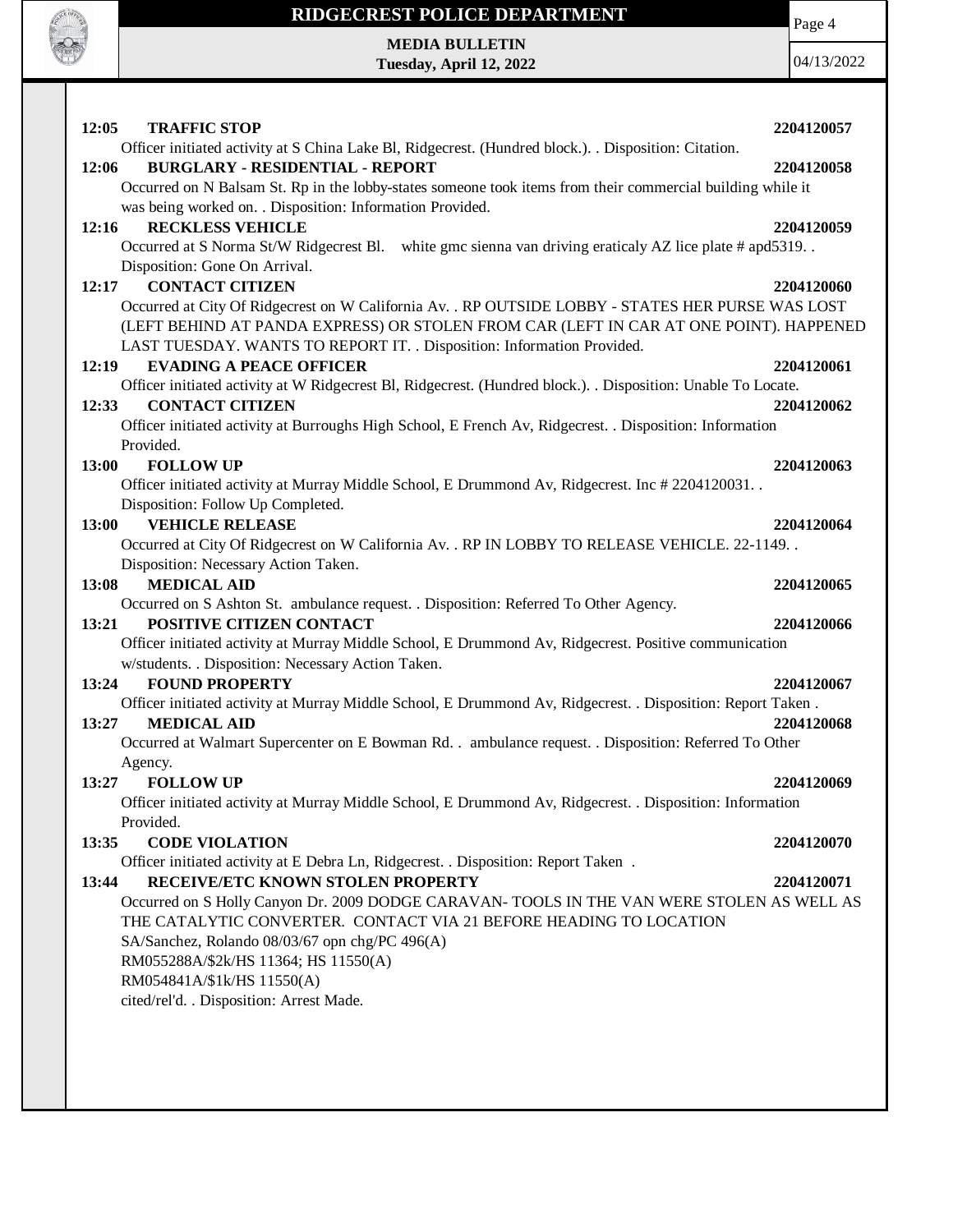

**MEDIA BULLETIN Tuesday, April 12, 2022**

Page 5

| 14:10<br><b>PANHANDLING</b><br>2204120072<br>Occurred at Stater Brothers #109 on N China Lake Bl. . Rp states there is a male adult and a male juvenile<br>outside the store playing music in the parking lot and scamming people for money. . Disposition: Necessary                                                    |  |
|--------------------------------------------------------------------------------------------------------------------------------------------------------------------------------------------------------------------------------------------------------------------------------------------------------------------------|--|
| Action Taken.                                                                                                                                                                                                                                                                                                            |  |
| <b>TRAFFIC STOP</b><br>14:30<br>2204120073                                                                                                                                                                                                                                                                               |  |
| Officer initiated activity at W Las Flores Av, Ridgecrest. (Hundred block.). Disposition: Citation.                                                                                                                                                                                                                      |  |
| <b>CONTACT CITIZEN</b><br>14:34<br>2204120074                                                                                                                                                                                                                                                                            |  |
| Occurred on S Silver Ridge St. CONTACT VIA 21 WOULD LIKE TO ASK QUESTIONS. . Disposition:                                                                                                                                                                                                                                |  |
| Information Provided.                                                                                                                                                                                                                                                                                                    |  |
| <b>VERBAL THREATS</b><br>2204120075<br>14:35                                                                                                                                                                                                                                                                             |  |
| Occurred at Town & Country Mobile Home Park on N Norma St. . Rp states neighbor was holding her own dog<br>by his collar and threatened to sick the dog on the rp/rp had to grab her own dogs and run back inside/rp<br>states the dogs at the address are aggressive and have multiple bites. . Disposition: Unfounded. |  |
| <b>CONTACT CITIZEN</b><br>14:43<br>2204120076                                                                                                                                                                                                                                                                            |  |
| Officer initiated activity at Sierra Vista Education Center, N Norma St, Ridgecrest. . Disposition: Information                                                                                                                                                                                                          |  |
| Provided.                                                                                                                                                                                                                                                                                                                |  |
| 14:49<br><b>CONTACT CITIZEN</b><br>2204120077                                                                                                                                                                                                                                                                            |  |
| Occurred at City Of Ridgecrest on W California Av. . CALL RP//rp states her son was walking to the tennis                                                                                                                                                                                                                |  |
| courts and a female in a gray lifted truck shouted at her son. . Disposition: Information Provided.                                                                                                                                                                                                                      |  |
| 14:49<br><b>SUPPLEMENTAL REPORT</b><br>2204120078                                                                                                                                                                                                                                                                        |  |
| Occurred at City Of Ridgecrest on W California Av. . 22-1118. . Disposition: Necessary Action Taken.                                                                                                                                                                                                                     |  |
| 14:54<br><b>THEFT OF IDENTIFICATION</b><br>2204120079                                                                                                                                                                                                                                                                    |  |
| Occurred on W Rick Ct. CALL RP//rp states someone stole his identity using his SSN. . Disposition: Log Note                                                                                                                                                                                                              |  |
| Only.                                                                                                                                                                                                                                                                                                                    |  |
| 15:32<br><b>MEDICAL AID</b><br>2204120080                                                                                                                                                                                                                                                                                |  |
| Occurred on W Church Av. ambulance request. . Disposition: Referred To Other Agency.                                                                                                                                                                                                                                     |  |
| 15:36<br><b>ACO CALL</b><br>2204120081<br>Officer initiated activity at W Ward Av, Ridgecrest. Fu on dog bite. . Disposition: Animal Control Handled.                                                                                                                                                                    |  |
| <b>UNLICENSED DRIVER</b><br>15:50<br>2204120082                                                                                                                                                                                                                                                                          |  |
| Occurred on W Upjohn Av. (Hundred block.) anon rp states male driver was not stopping at any stop signs                                                                                                                                                                                                                  |  |
| and driving with blinkers on//subj was last seen going into howards                                                                                                                                                                                                                                                      |  |
| SA?Cook, Brian 03/21/88 chg/VC 12500(A) cited/rel'd. . Disposition: Arrest Made.                                                                                                                                                                                                                                         |  |
| 15:51<br><b>FRAUDULENT REPORT</b><br>2204120083                                                                                                                                                                                                                                                                          |  |
| Occurred at City Of Ridgecrest on W California Av. . CALL RP/rp has more info to add to an incident. .                                                                                                                                                                                                                   |  |
| Disposition: Information Received.                                                                                                                                                                                                                                                                                       |  |
| 15:53<br><b>SHOPLIFTING</b><br>2204120084                                                                                                                                                                                                                                                                                |  |
| Occurred at Walmart Supercenter on E Bowman Rd. . RP STATES WFA IS AT LOCATION SHOPLIFTING.                                                                                                                                                                                                                              |  |
| PINK HAT/BEDAZZELED MASK/BLUE HOODIE. . Disposition: Necessary Action Taken.                                                                                                                                                                                                                                             |  |
| 15:57<br><b>DISTURBANCE - VERBAL</b><br>2204120085                                                                                                                                                                                                                                                                       |  |
| Occurred on W Ward Av. RP STATES THAT TWO OF HIS TENANTS ARE SHOUTING OBSCENTITIES AND                                                                                                                                                                                                                                   |  |
| RACIAL SLURS AT EACH OTHER. . Disposition: Necessary Action Taken.                                                                                                                                                                                                                                                       |  |
| 16:13<br><b>CONTACT CITIZEN</b><br>2204120086                                                                                                                                                                                                                                                                            |  |
| Occurred at City Of Ridgecrest on W California Av. . CALL RP/would like to speak to an officer about a case<br>from a couple years ago. . Disposition: Information Provided.                                                                                                                                             |  |
| <b>TERRORIST THREATS</b><br>16:17<br>2204120087                                                                                                                                                                                                                                                                          |  |
| Occurred at City Of Ridgecrest on W California Av. . RP IS BEING THREATENED. . Disposition: Information                                                                                                                                                                                                                  |  |
| Provided.                                                                                                                                                                                                                                                                                                                |  |
|                                                                                                                                                                                                                                                                                                                          |  |
|                                                                                                                                                                                                                                                                                                                          |  |
|                                                                                                                                                                                                                                                                                                                          |  |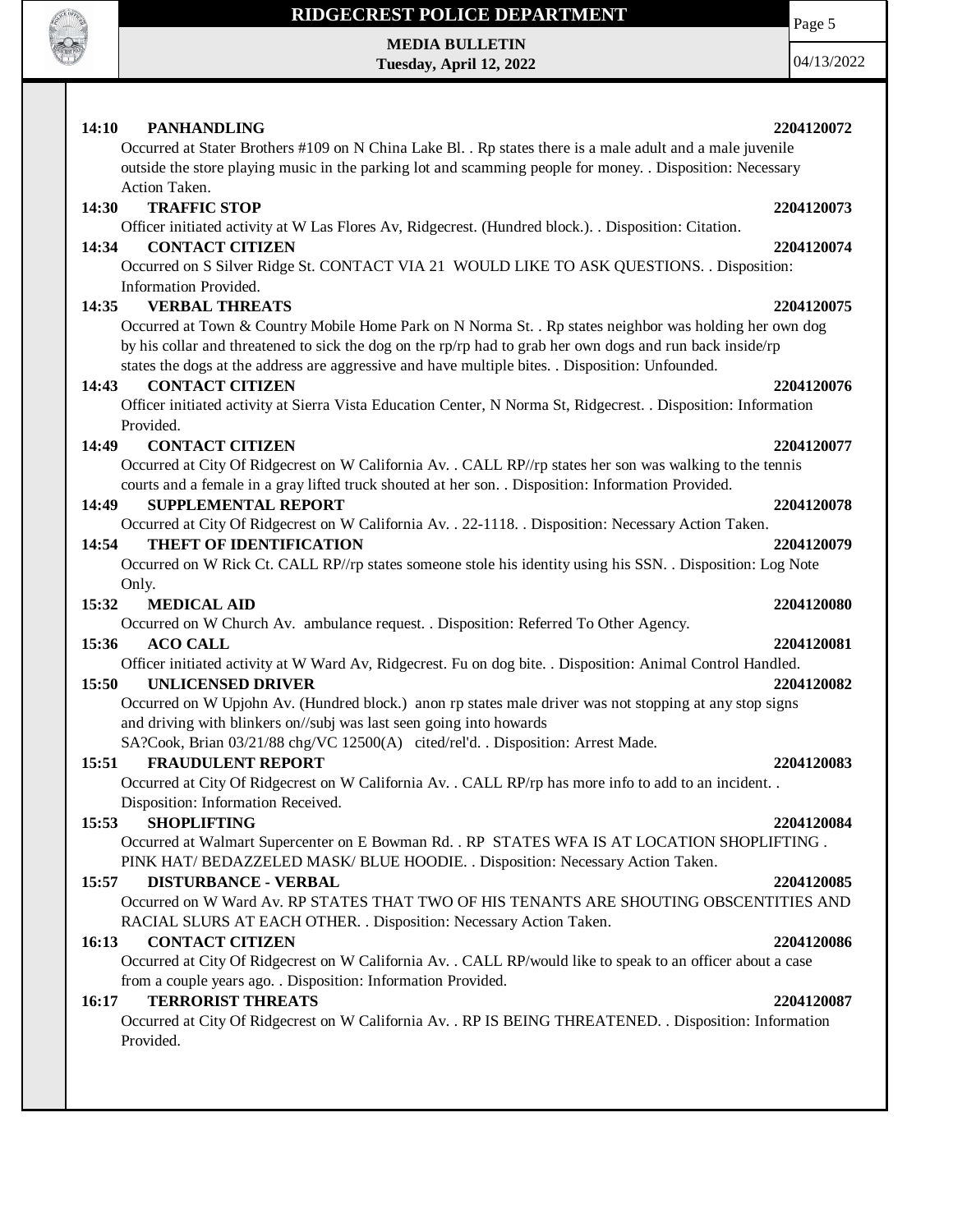

Page 6

**MEDIA BULLETIN Tuesday, April 12, 2022**

| 16:22<br><b>EXTRA PATROL</b>                                                                                  | 2204120088 |
|---------------------------------------------------------------------------------------------------------------|------------|
| Occurred at Gateway Villa Apartments on N Gateway Bl. . RP HAD THINGS STOLEN FROM THEIR VEHICLE               |            |
| WOULD LIKE EXTRA PATROL. . Disposition: Checks Ok.                                                            |            |
| 16:25<br><b>CONTACT CITIZEN</b>                                                                               | 2204120089 |
| Occurred at Verzion on N China Lake Bl. . rp states employee illegally destroyed his sim card. . Disposition: |            |
| Information Provided.                                                                                         |            |
| <b>ACO CALL</b><br>16:43                                                                                      | 2204120090 |
| Officer initiated activity at E Sandora Ln/N Cisco St, Ridgecrest. . Disposition: Unable To Locate.           |            |
| <b>CONTACT CITIZEN</b><br>16:44                                                                               | 2204120091 |
| Occurred at City Of Ridgecrest on W California Av. . RP OUTSIDE LOBBY. . Disposition: Information Provided.   |            |
| <b>ABANDONED VEHICLE</b>                                                                                      |            |
| 16:54                                                                                                         | 2204120092 |
| Occurred on E Dolphin Av. (Hundred block.) WHITE CAR PARKED IN THE FIELD, NO FURTHER DESC/UNK                 |            |
| IF PEOPLE ARE INSIDE. . Disposition: Gone On Arrival.                                                         |            |
| <b>CONTACT CITIZEN</b><br>16:57                                                                               | 2204120093 |
| Occurred on S Sunset St. SEE INCIDENT 2204110068. CONTACT VIA 21. . Disposition: Negative Contact.            |            |
| 17:03<br><b>TRAFFIC HAZARD</b>                                                                                | 2204120094 |
| Occurred at E French Av/N China Lake Bl. Debris in the roadway. . Disposition: Unable To Locate.              |            |
| <b>INFORMATION RECEIVED</b><br>17:05                                                                          | 2204120095 |
| Occurred on W Moyer Av. Misc info. . Disposition: Log Note Only.                                              |            |
| <b>JUVENILE PROBLEM</b><br>17:15                                                                              | 2204120096 |
| Occurred on N Palm Dr. Rp state 4 juvs wearing pants/blk and gry shirts ding dong ditching in the area        |            |
| Disposition: Counselled.                                                                                      |            |
| <b>ACO CALL</b><br>17:40                                                                                      | 2204120097 |
| Occurred on W Emma Wy. stray dog in the area. . Disposition: Necessary Action Taken.                          |            |
| <b>CONTACT CITIZEN</b><br>18:19                                                                               | 2204120098 |
| Occurred on E Nadeau St. Contact via 21. . Disposition: Information Provided.                                 |            |
| <b>INFORMATION RECEIVED</b><br>18:23                                                                          | 2204120099 |
| Occurred on W Moyer Av. Misc Info. . Disposition: Information Received.                                       |            |
| 18:54<br><b>CONTACT CITIZEN</b>                                                                               | 2204120100 |
| Occurred on S Lilac St. Call RP. . Disposition: Negative Contact.                                             |            |
| 19:02<br><b>AREA CHECK</b>                                                                                    | 2204120101 |
| Occurred on S Warner St. RP said 2 HMAs/HBD keep climbing into the yard. . Disposition: Checks Ok.            |            |
| PROPERTY DAMAGE ONLY TC<br>19:13                                                                              | 2204120102 |
| Occurred at Walmart Supercenter on E Bowman Rd. . Cellular E911 Call: Service Class: W911 In front of         |            |
| Home/Pharmacy/2 Vehs/Tahoe and a Ranger/No injuries. . Disposition: Necessary Action Taken.                   |            |
| <b>LAND TRESPASS</b><br>19:16                                                                                 | 2204120103 |
| Occurred at Home Depot on N China Lake Bl. . Currently in the garden section. . Disposition: Necessary        |            |
| Action Taken.                                                                                                 |            |
| <b>SUSPICIOUS VEHICLE</b><br>19:21                                                                            | 2204120104 |
| Occurred on W Cielo Av. White small SUV/Unk Plate/Male Driver/Driving around the last 30 mins in the area     |            |
| Disposition: Checks Ok.                                                                                       |            |
| <b>FOUND NARCOTICS</b><br>19:27                                                                               | 2204120105 |
| Occurred at High Desert True Value on W Ridgecrest Bl. . Uhaul was recovered by KCSO however RP said          |            |
| narcotics are in the veh. . Disposition: Report Taken.                                                        |            |
| PEDESTRIAN CHECK<br>19:29                                                                                     | 2204120106 |
| Officer initiated activity at Motel 6, E Ridgecrest Bl, Ridgecrest. . Disposition: Checks Ok.                 |            |
|                                                                                                               |            |
|                                                                                                               |            |
|                                                                                                               |            |